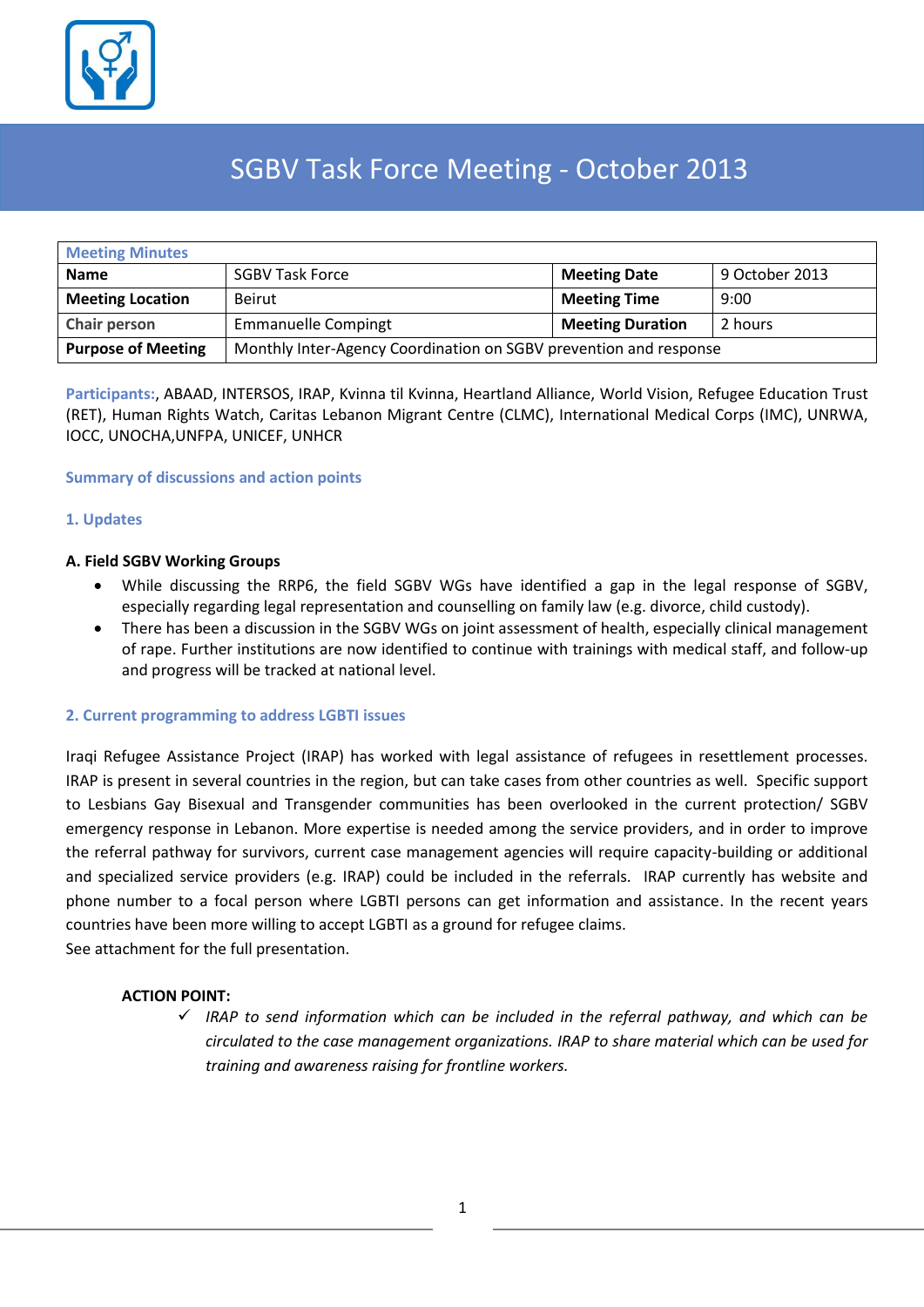#### **3. Discussion Point: Preparation of the 16 Days of Activism, 24 Nov – 10 Dec 2013**

Suggestions and plans:

- **Women's voices from the field**: Would be useful that the SGBV TF members, especially the case management organizations or agencies working in safe spaces and/or with women refugee outreach volunteers can explain the concept of 16 Days and ask women and adolescent refugees what they would like to tell the humanitarian community and decisionmakers. , can collect quotes and messages from displaced Syrian women to be disseminated.
- **Media Round Table discussions**. This will be a follow-up to the drafting of GBV Media Guidelines initiated in Lebanon early 2013, as well as the joint UNICEF-UNHCR meeting between S/GBV specialists and respective Public Information/Media units. SGBV TF will aim at building alliance with key journalists and (international/national) media community in Lebanon to remove stigma and prejudice against Syrian refugees and SGBV survivors, and disseminate more positive messages. The pool of 'allies' journalists shall get first access to interesting case studies or stories or field visits. 2-3 round table discussions in English and Arabic are planned to be facilitated under the campaign. The media guidelines including in Arabic (translation is currently done by UNICEF) will also be circulated. A group of "peace" journalists present in Lebanon could be interested to join this intiative. UNFPA also has a GBV-media project with journalism students which can be linked to the event.
- **UNFPA** plans to organize a high-level meeting on 24 November to highlight a project on training of ISF.
- **UNRWA** has organized photography training in Tyre for youth, including GBV components. Based on the pictures they came up with stories reflecting GBV issues they know from their communities. Can be used as a moving exhibition.
- **ABAAD** will organize a nation-wide campaign on protection of migrants and refugees, in collaboration with several partners.
- **UNICEF – ABAAD** will launch a DVD animation movie. The launch will include discussions at the local level.
- **A launch of the SOPs** will be included in the campaign. Dissemination of community brochures and material for frontline workers will take place by mid-November through the field WGs, in collaboration with Heartland Alliance.

(On Friday, UNICEF has an event with INTERSOS on the Day of the Girl Child. Theme: Access to education. A group of Syrian girls will talk about their experiences, how it affected their education. Also play on child marriage.)

#### **ACTION POINTS:**

- $\checkmark$  SGBV TF Coordinator to send an email to Field SGBV Working groups on 'Women's voice initiative
- $\checkmark$  Heartland Alliance to shares contacts of group of "peace" journalists
- $\checkmark$  A preparatory meeting will be held before the round table last week of October.
- $\checkmark$  SGBV TF members will keep an eve out for frontline social workers who can be interested in participating in the roundtable to share their own experience.
- $\checkmark$  Everybody will send information about their events for the 16 Days to SGBV TF Coordinator no later than first week of November so a programme of activities can be compiled and disseminated.

#### **4. Information Sharing Protocol (ISP) for endorsement**

Input to the protocol has been received, and initial data has come in from the lead case management organizations. The three months trial period has now started. In future TF meetings a standing point can be included to report on trends coming out from the data reporting. Some organizations are now willing to classify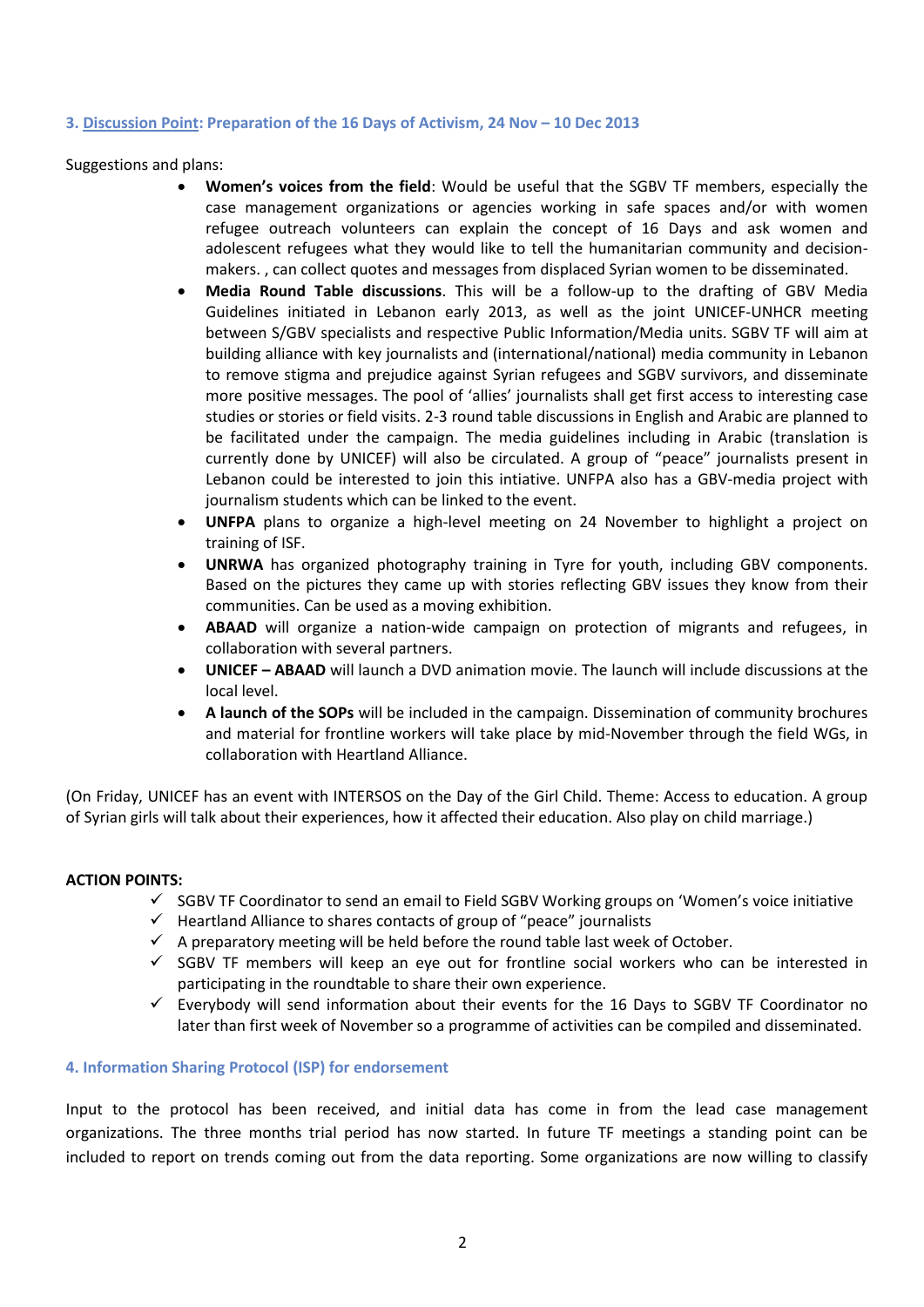cases retroactively from January, so by December it might be possible to have an overview of the whole year. Follow up and sharing of data will be done between the case management organizations.

GBVIMS refresher trainings, and new trainings are planned to take place.

# **4. AOB**

## Update training plan:

The training plan to coordinate activities needs to be updated, both at the national field levels to see what is planned, and what is completed.

# **ACTION POINT:**

*The training plan will be circulated, and should be returned to SGBV TF Coordinator by one week.*

# RRP6:

Summary of the RRP6 meeting on Monday 30 September. 3 outputs were agreed on

- Safe spaces
- Response
- Prevention

Several questions from the meeting participants on the template and procedure were answered by Emmanuelle. Deadline for submitting the inputs is COB Monday 14 October 2013.

## **ACTION POINT:**

*All members submit the RRP6 form to SGBV TF Coordinator by 14 October.*

## GIS map of Safe Spaces

There is a need to develop a map which locates safe spaces. Some working groups have already started to make maps, and it would be useful to have one for the whole country. To differentiate different services, three categories can be included in the map:

- 1. Safe spaces (Permanent space dedicated to activities for women and girls + access to case management (e.g. women centers, CC, SDC, some Community Centres)
- 2. Other community based initiatives (With punctual activities for woman and girls + referral to specialized services, including child friendly spaces)
- 3. Women Resource Centres (livelihoods + professional training opportunities)

The purpose of the map is to locate existing places, and to identify gaps where more are needed.

## **ACTION POINT:**

 $\checkmark$  Information from the field WGs will be circulated to the members, who should add inputs, and be *returned to UNHCR.* 

## Revised logo/icon:

New icon for the SGBV TF has been suggested from UNFPA to replace the previously used one which depicts an armed robbery. The proposed icon is already used by the GBV Sub-Cluster in Afghanistan. Members agreed that it should be used on materials and web page from now on.

## **ACTION POINT:**

*Members of the SGBV TF will use the new icon on jointly published materials*.

## Next Meeting:

The next SGBV TF Meeting will take place on **Wednesday 13 November** at UNHCR Office, from 9-11 am.